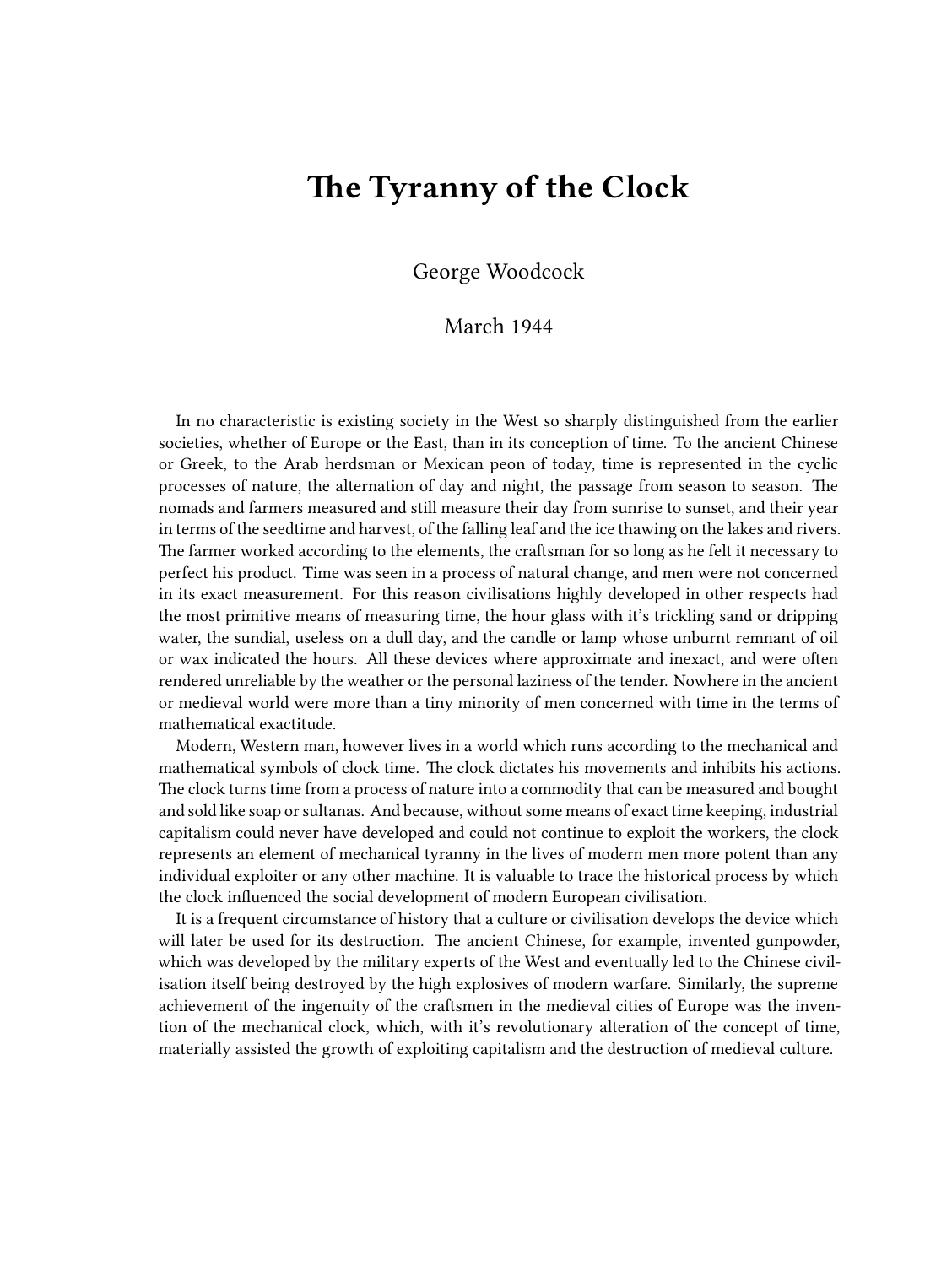There is a tradition that the clock appeared in the eleventh century, as a device for ringing bells at regular intervals in the monasteries which, with the regimented life they imposed on their inmates, were the closest social approximation in the middle ages to the factory of today. The first authenticated clock, however, appeared in the thirteenth century, and it was not until the fourteenth century that clocks became common ornaments of the public buildings in the German cities.

These early clocks, operated by weights, were not particularly accurate, and it was not until the sixteenth century that any great reliability was obtained. In England, for instance the clock at Hampton Court, made in 1540, is said to have been the first accurate clock in the country. And even the accuracy of the sixteenth century clocks are relative, for they were only equipped with hour hands. The idea of measuring time in minutes and seconds had been thought out by the early mathematicians as far back as the fourteenth century, but it was not until the invention of the pendulum in 1657 that sufficient accuracy was attained to permit the addition of a minute hand, and the second hand did not appear until the eighteenth century. These two centuries, it should be observed, were those in which capitalism grew to such an extent that it was able to take advantage of the industrial revolution in technique in order to establish its domination over society.

The clock, as Lewis Mumford has pointed out, represents the key machine of the machine age, both for its influence on technology and its influence on the habits of men. Technically, the clock was the first really automatic machine that attained any importance in the life of men. Previous to its invention, the common machines were of such a nature that their operation depended on some external and unreliable force, such as human or animal muscles, water or wind. It is true that the Greeks had invented a number of primitive automatic machines, but these where used, like Hero's steam engine, for obtaining 'supernatural' effects in the temples or for amusing the tyrants of Levantine cities. But the clock was the first automatic machine that attained a public importance and a social function. Clock-making became the industry from which men learnt the elements of machine making and gained the technical skill that was to produce the complicated machinery of the industrial revolution.

Socially the clock had a more radical influence than any other machine, in that it was the means by which the regularisation and regimentation of life necessary for an exploiting system of industry could best be attained. The clock provided the means by which time  $-$  a category so elusive that no philosophy has yet determined its nature — could be measured concretely in more tangible forms of space provided by the circumference of a clock dial. Time as duration became disregarded, and men began to talk and think always of 'lengths' of time, just as if they were talking of lengths of calico. And time, being now measurable in mathematical symbols, became regarded as a commodity that could be bought and sold in the same way as any other commodity.

The new capitalists, in particular, became rabidly time-conscious. Time, here symbolising the labour of workers, was regarded by them almost as if it were the chief raw material of industry. 'Time is money' became on of the key slogans of capitalist ideology, and the timekeeper was the most significant of the new types of official introduced by the capitalist dispensation.

in the early factories the employers went so far as to manipulate their clocks or sound their factory whistles at the wrong times in order to defraud their workers a little of this valuable new commodity. Later such practices became less frequent, but the influence of the clock imposed a regularity on the lives of the majority of men which had previously been known only in the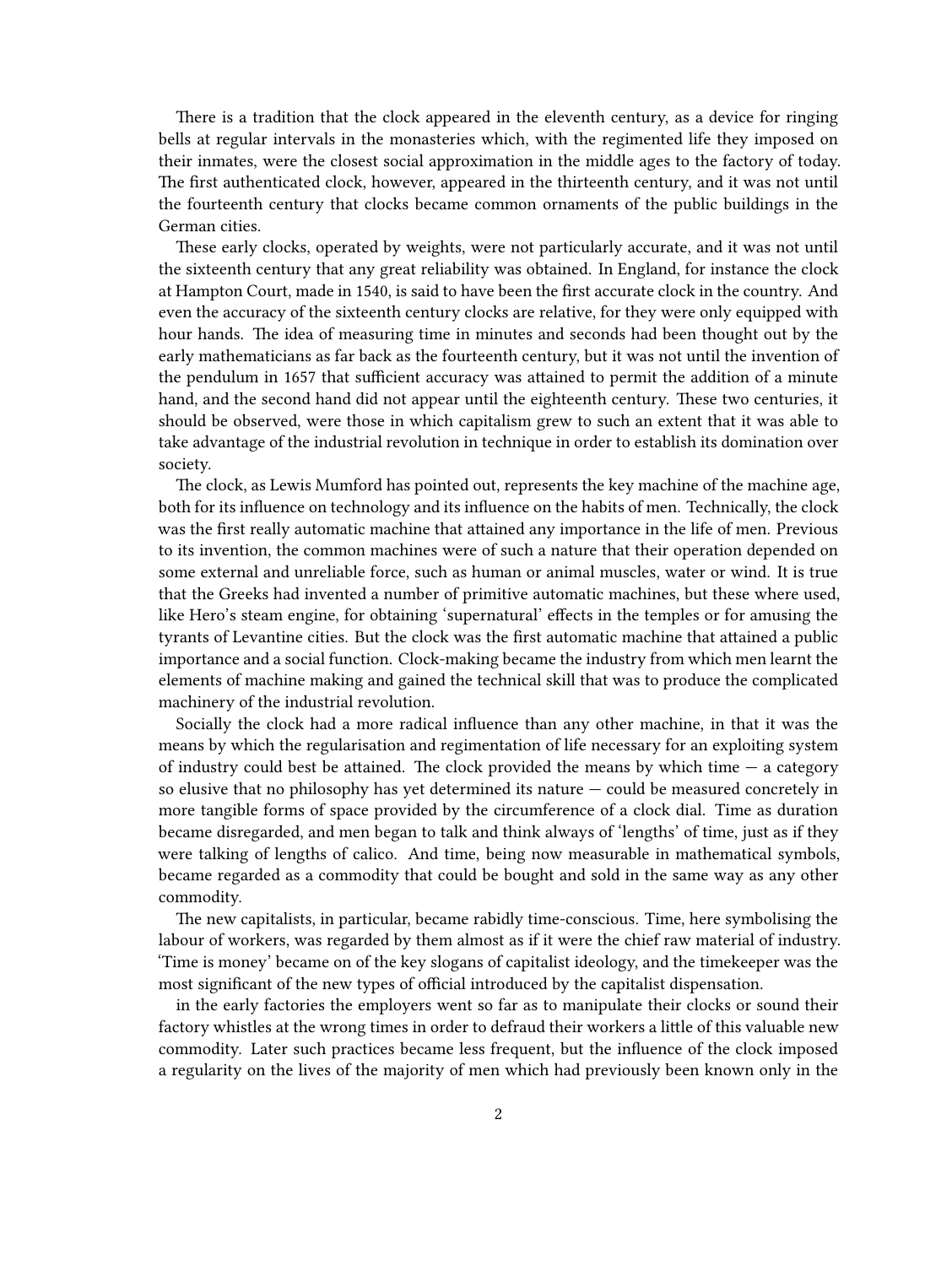monastery. Men actually became like clocks, acting with a repetitive regularity which had no resemblance to the rhythmic life of a natural being. They became, as the Victorian phrase put it, 'as regular as clockwork'. Only in the country districts where the natural lives of animals and plants and the elements still dominated life, did any large proportion of the population fail to succumb to the deadly tick of monotony.

At first this new attitude to time, this new regularity of life, was imposed by the clock-owning masters on the unwilling poor. The factory slave reacted in his spare time by living with a chaotic irregularity which characterised the gin-sodden slums of early nineteenth century industrialism. Men fled to the timeless world of drink or Methodist inspiration. But gradually the idea of regularity spread downwards among the workers. Nineteenth century religion and morality played their part by proclaiming the sin of 'wasting time'. The introduction of mass-produced watches and clocks in the 1850's spread time-consciousness among those who had previously merely reacted to the stimulus of the knocker-up or the factory whistle. In the church and in the school, in the office and the workshop, punctuality was held up as the greatest of the virtues.

Out of this slavish dependence on mechanical time which spread insidiously into every class in the nineteenth century there grew up the demoralising regimentation of life which characterises factory work today. The man who fails to conform faces social disapproval and economic ruin. If he is late at the factory the worker will lose his job or even, at the present day  $[1944 -$  while wartime regulations were in force], find himself in prison. Hurried meals, the regular morning and evening scramble for trains or buses, the strain of having to work to time schedules, all contribute to digestive and nervous disorders, to ruin health and shorten life.

Nor does the financial imposition of regularity tend, in the long run, to greater efficiency. Indeed, the quality of the product is usually much poorer, because the employer, regarding time as a commodity which he has to pay for, forces the operative to maintain such a speed that his work must necessarily be skimped. Quantity rather than quality becomes the criterion, the enjoyment is taken out of work itself, and the worker in his turn becomes a 'clock-watcher', concerned only when he will be able to escape to the scanty and monotonous leisure of industrial society, in which he 'kills time' by cramming in as much time-scheduled and mechanised enjoyment of cinema, radio and newspapers as his wage packet and his tiredness allow. Only if he is willing to accept of the hazards of living by his faith or his wits can the man without money avoid living as a slave to the clock.

The problem of the clock is, in general, similar to that of the machine. Mechanical time is valuable as a means of co-ordination of activities in a highly developed society, just as the machine is valuable as a means of reducing unnecessary labour to the minimum. Both are valuable for the contribution they make to the smooth running of society, and should be used insofar as they assist men to co-operate efficiently and to eliminate monotonous toil and social confusion. But neither should be allowed to dominate mens lives as they do today.

Now the movement of the clock sets the tempo men's lives — they become the servant of the concept of time which they themselves have made, and are held in fear, like Frankenstein by his own monster. In a sane and free society such an arbitrary domination of man's functions by either clock or machine would obviously be out of the question. The domination of man by the creation of man is even more ridiculous than the domination of man by man. Mechanical time would be relegated to its true function of a means of reference and co-ordination, and men would return again to a balance view of life no longer dominated by the worship of the clock. Complete liberty implies freedom from the tyranny of abstractions as well as from the rule of men.